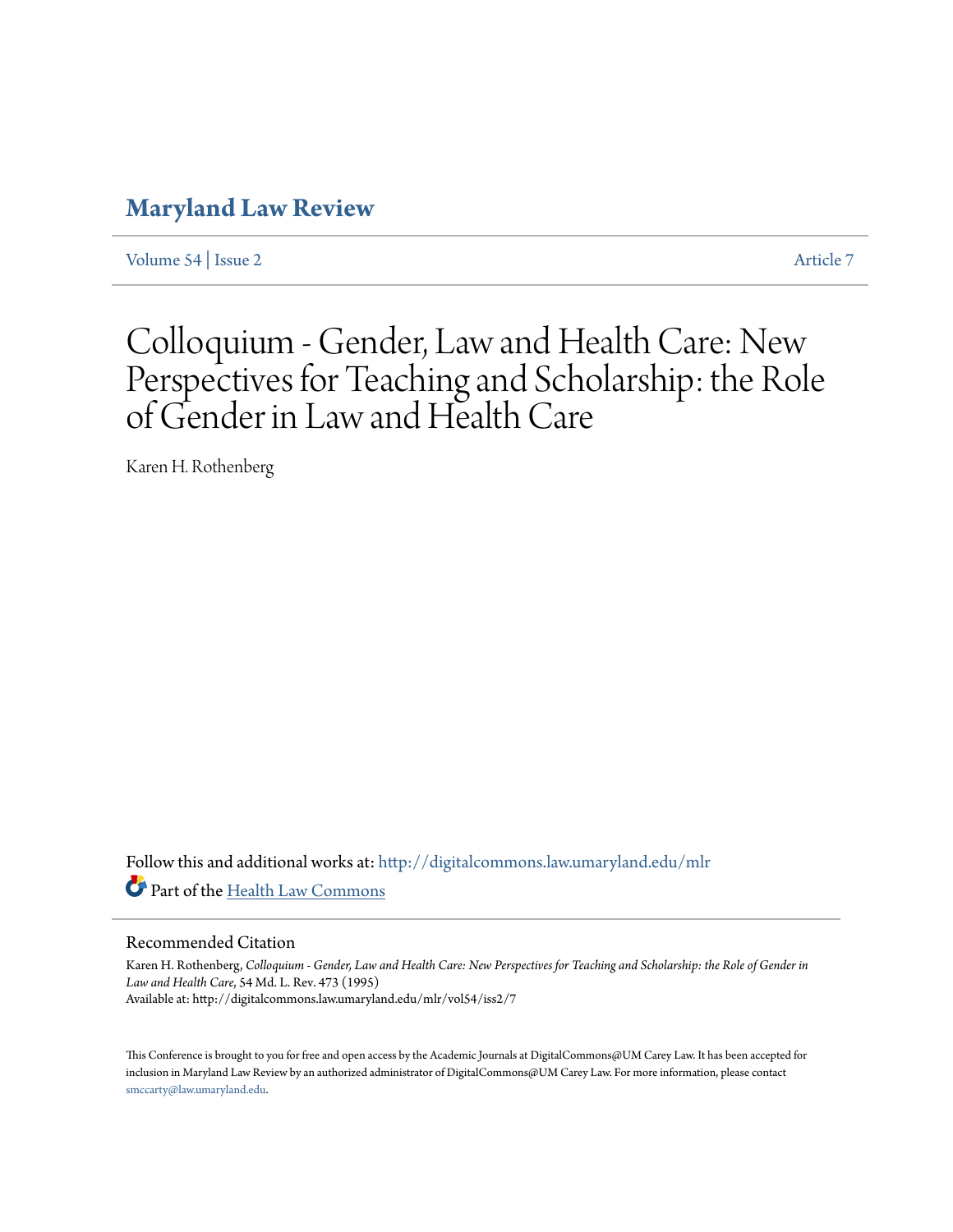# **Colloquium**

### **GENDER, LAW AND HEALTH CARE**

### **NEW PERSPECTIVES FOR TEACHING AND SCHOLARSHIP: THE ROLE OF GENDER IN LAW AND HEALTH CARE**

#### KAREN **H.** ROTHENBERG\*

For the last two years, I have focused on gender issues in the seminar I teach on law and biomedical sciences. My primary goal in the seminar has been to combine a basic exploration of the major themes in law and biomedical sciences with an examination of related gender issues. Although **I** did not consider myself versed in feminist legal theory, I had been working on a number of women's health issues and found a lack of attention to gender in health care law. This introductory essay will discuss how and why I decided to teach this seminar and will review the pedagogical decisions I made in choosing topics and materials. Finally, it will introduce the four student-written Comments that follow and attempt to place them in the context of the themes and objectives of the seminar, as well as within an analytical framework informed by feminist legal perspectives.

It has been eleven years since I taught my first seminar on law and biomedical sciences. The seminar began as a survey of such issues as informed consent, medical experimentation, reproductive technologies, and death and dying. For guidance, I used a casebook,' but I quickly became frustrated by how limited I was by this approach and by how many "supplemental materials" were needed to make the course complete. The issues were so diverse and constantly changing as a result of new discoveries and technologies that it was difficult to get a handle on the priorities and most current developments. It also seemed that there were so many issues to cover that there was no time

**<sup>\*</sup>** Marjorie Cook Professor of Law and Director, Law and Health Care Program, University of Maryland School of Law. **B.A., 1973,** Princeton University; M.P.A., 1974, Woodrow Wilson School of Public and International Affairs, Princeton University; **J.D., 1979,** University of Virginia. **I** would like to thank my colleague,Jana Singer, for her insights and suggestions on this essay and for sharing with me her perspectives on feminist legal theory. **Of** course, I would also like to thank all my hard-working seminar students who inspired me to write this essay and to pursue new approaches to teaching and scholarship.

**<sup>1.</sup> JUDITH AREEN ET AL.,** LAw, SCIENCE **AND MEDICINE** (1984 & SupP.).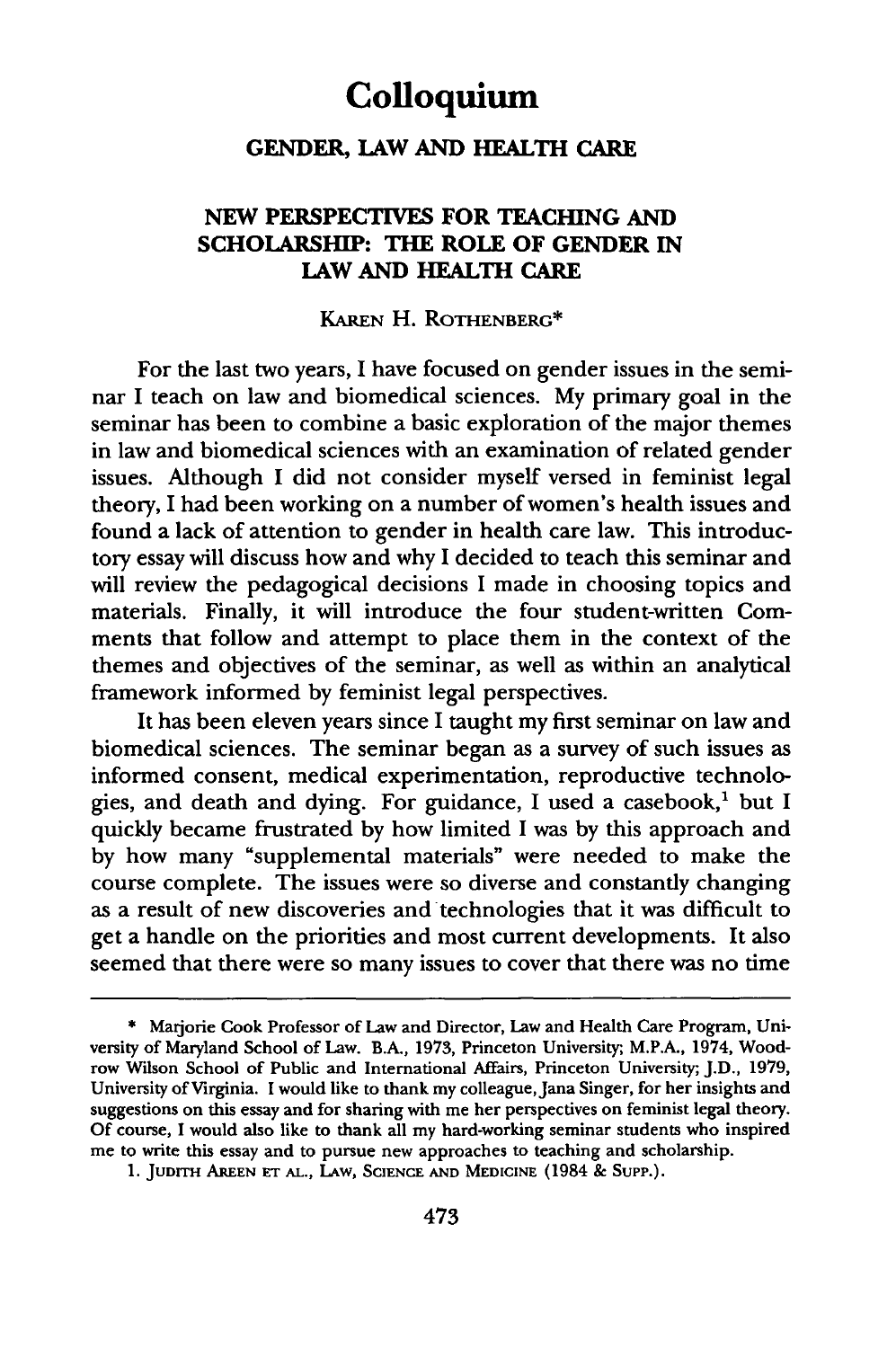to delve into the connections among issues with any depth. After several years, I decided to focus on AIDS as a paradigm to explore issues in law and biomedical sciences. It was my hope that by narrowing the focus of the seminar to the study of AIDS, legal and policy issues could be studied in a context in which students could apply theory to "real world" issues. More specifically, the seminar examined the impact of AIDS on the rights and obligations of health care workers, including the obligation to treat, testing issues such as informed consent, and the rights and obligations of infected health care workers. To ensure interdisciplinary thinking, I invited students from the Schools of Nursing, Medicine, Dentistry, and Pharmacy to join the law students in developing policy papers on these issues, rather than requiring the traditional legal research and writings projects.'

Using the AIDS paradigm convinced me that concentrating on a particular focus was an effective way of teaching this course. Students were able to see the connections between such issues as informed consent for testing and informed consent for treatment; and between moral duties to treat and legal rights to practice. In each case, the connections had a context to ground their analysis. Thus, in developing my next seminar, I chose another lens through which students could consider the complex legal and ethical issues involved in health care—the lens of gender. Although I taught only law students in this seminar, I wanted to cultivate the same type of interdisciplinary thinking that I had seen in the AIDS seminar. Thus, I chose reading materials for the seminar from a broad array of sources including medical, scientific and psychological journals, newspapers, as well as the more traditional law review articles, cases, and regulations.'

The seminar was designed to progress from the general to the specific analysis of complex health care policy and gender issues. The seminar began with an introduction to gender discrimination in health care and to feminist bioethics.<sup>4</sup> Although I did not place labels

*<sup>2.</sup> See* Comments, *The AIDS Project: Creating a Public Health Policy-Rights and Obligations of Health Care Workers,* 48 MD. L. REv. 95 (1989).

<sup>3.</sup> Because of the lack of attention to gender-related issues in law and medicine casebooks, the seminar required the development of course materials from a variety of sources. I would like to thank Leslie Bender for her inspiration and insights discussed in *Teaching Feminist Perspectives on Health Care Ethics and Law: A Review Essay,* 61 U. CIN. L. REv. 1251 (1993). I also wish to thank Vicki Michel, Pat Peppin, Susan Wolfe and Rebecca Dresser who shared with me their ideas and course materials.

<sup>4.</sup> Course materials included: Campaign for Women's Health, *A Challenge for the 1990's: Improving Health Care for American Women* (1991); Council on Ethical and Judicial Affairs, American Medical Association, *Gender Disparities in Clinical Decisionmaking,* 266 JAMA 559 (1991); NATIONAL INsTrrurrs **OF** HEALTH, Executive Summary, REPORT **OF** THE **NATIONAL INSTrTTEs OF** HEALTH: **OPPORTUNITIES FOR RESEARCH ON WOMEN'S HEALTH 7**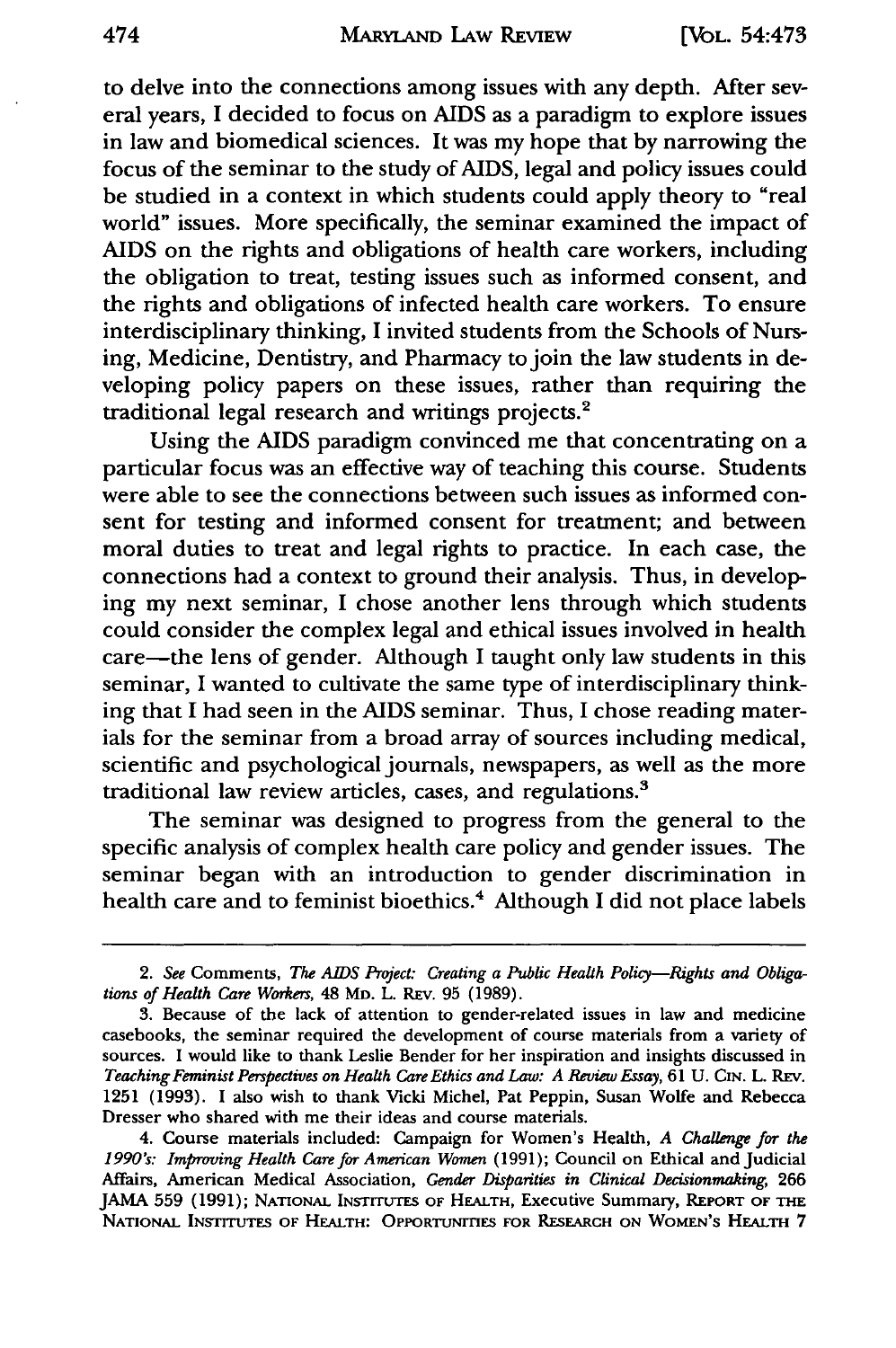on approaches to feminist legal theory, I began to introduce the students to the diversity of feminist legal perspectives.5 We discussed, for example, ways that the medical establishment has contributed to gender bias, and the need to evaluate ethical (and legal) dilemmas in a contextualized way, looking at the particular details and relationships involved in a problem situation rather than mechanically applying abstract principles.6 As Susan Sherwin argues in *No Longer Patient,* "An important task of feminist ethics is to reshape the problem and offer alternative models for medical relationships that neither replace patient authority with technical expertise nor abandon patients to their 'rights,' where that amounts to granting them the opportunity to assert their independent authority in a hostile, frightening environment."7 Throughout the seminar, we tried to meet Sherwin's challenge to develop a "richer, nondichotomous account of proper decision-making in health care,"8 not limited to the choice between paternalism and autonomy.

With this brief introduction in place, we examined the patient/ provider relationship.9 The study of this relationship laid the founda-

(1991); SUSAN SHERWIN, *Toward a Feminist Ethics of Health Care*, in No LONGER PATIENT (1992); Virginia L. Warren, *Feminist Directions in Medical Ethics,* 4 **HYPATIA** 73 (1989).

*5. See also infra* notes 20-28 and accompanying text for discussion of feminist legal perspectives. *See generally* FEMINIST LEGAL THEORY- **FOUNDATIONS** (D. Kelly Weisberg ed., 1993); FEMINIST **LEGAL THEORY.** READINGS **IN** LAW **AND GENDER** (Katharine T. Bartlett & Rosanne Kennedy eds., 1991); Katharine T. Bartlett, *Gender Law*, 1 DUKE J. GENDER L. & **POL'Y** 1 (1994); Patricia Cain, *Feminist Jurisprudence: Grounding the Theories,* 4 **BERKELEY** Wo-MEN'S LJ. 199 (1989); Patricia Cain, *Feminism and the Limits of Equality,* 24 **GA.** L. REv. 803 **(1990).**

**6. SHERWIN,** *supra* note 4, at **77.**

**7. Id** at 140.

9. Course materials included: Truman v. Thomas, 611 P.2d 902 (Cal. 1980); Sard v. Hardy, 281 Md. 432, 379 A.2d 1014 (1977); **SUSAN** SHERWIN, *Paternalism, in* No **LONGER PATIENT** 137 (1992); Alexandra Dundas Todd, *The Diseasing of Reproduction:* When *the Patient is a Woman, in* INTIMATE ADVERSAMEs: **CULTURAL** CONFLICT **BETWEEN** DocTORS **AND** WOMEN PATIENTS (1989); Dorothy C. Wertz **&** John **C.** Fletcher, *Ethical Decision Making in Medical Genetics: Women as Patients and Practitioners in Eighteen Nations, in* HEALING **TECHNOLOGY.** FEMINIST **PERSPECTIVES** 221 (Kathryn Ratcliff ed., 1989); E.J. Emanuel **&** L.L. Emanuel, *Four Models of the Physician-Patient Relationship,* **267** JAMA 2221 (1992); Peter Franks **&** Carolyn M. Clancy, *Physician Gender Bias in Clinical Decisionmaking: Screening For Cancer in Primary Care,* **31** MEDicAL CARE **213** (1993); Bernadine Healy, *The Yentl Syndrome,* **325 NEW ENG.** J. MED. 274 (1991). Recommended readings included: Crosscutting Science Working Group, *Cardiovascular Function and Disease,* **REPORT** OF **THE NATIONAL INSTITUTES OF** HEALTH: **OPPORTUNITIES FOR RESEARCH ON** WOMEN'S **HEALTH** (1991); Emily Martin, *Medical Metaphors of Women's Bodies: Menstruation and Menopause,* in **THE** WOMAN **IN THE BODY 27 (1991); SUSAN SHERWIN,** *Ascriptions ofIllness, in* No **LONGER PATIENT 179 (1992);** Alfredo Morabia et al., *The Influence of Patient and Physician Gender on Prescription of Psychotropic Drugs,* 45J. CLINIcAL EPIDEMIOLOGY 111 (1992); Richard M. Steingart et al., *Sex Differences in the Management of Coronary Artery Disease,* 325 NEW **ENG. J. MED.** 226 (1991).

**<sup>8.</sup>** *Id.*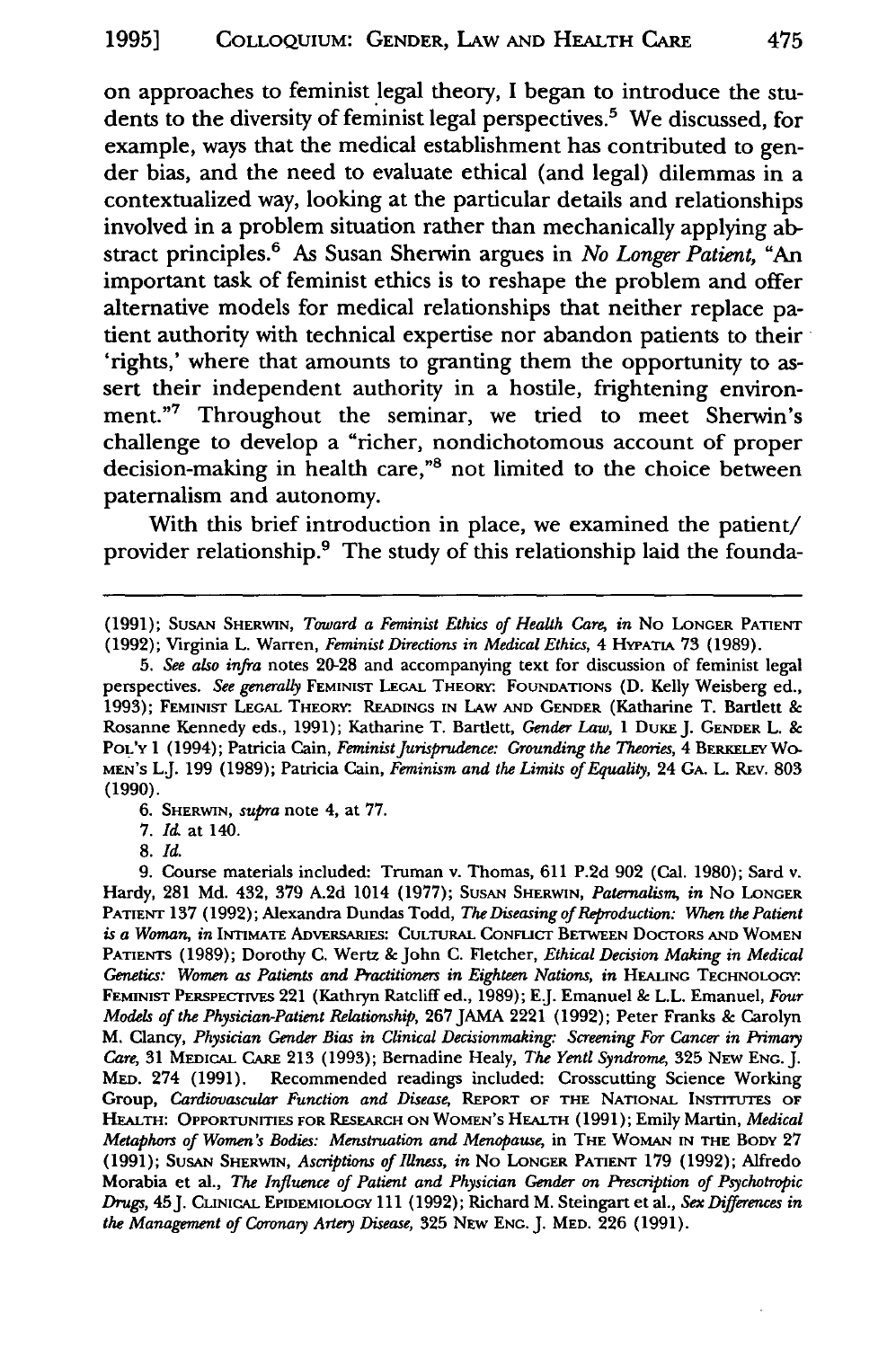**tion** for the more specific applications of theory to practice in the weeks to come. We first considered the effect of the long tradition of paternalism, and the issues raised **by** the apparent alternative-a "masculine version" of patient autonomy and informed consent.<sup>10</sup> Following a discussion of different models of informed consent and empirical data on gender differences in physician/patient communication, we examined case law that raised the "real life" applications of informed consent theory. Hopefully, students were now sensitized to the difficulty of generalizing roles and behaviors for both patients and providers.

We next examined death and dying issues as an extension of our informed consent analysis.'" We first studied the landmark *Cruzan* case<sup>12</sup> and the Supreme Court's lack of commitment to family decision-making. We also considered research **by** Miles and August'3 on gender bias in right-to-die cases indicating that courts are less likely to respect a woman's choice regarding her death than a man's choice, even when her decisions have been clearly expressed. The undervaluing of women's needs and gender difference was then considered in the context of clinical research.<sup>14</sup> We were able to evaluate the trend

<sup>10.</sup> **SHERWIN,** *supra* note 4, at 140 ("After all, patients often are at a disadvantage in medical contexts: when they are ill, they are likely to be frightened of abandonment, and they may not be confident about their own judgment; hence, they may not be eager to insist on their rights to independent judgment. Individual authority is not necessarily their preferred alternative under such circumstances.").

<sup>11.</sup> Course materials included: Cruzan v. Director, Mo. Dep't of Health, 497 U.S. 261 (1990); MD. **CODE ANN.,** HEALTH-GEN. §§ 5-601 to -618 (1994); Leslie Bender, *A Feminist Analysis of Physician-Assisted Dying and Voluntary Active Euthanasia,* 59 TENN. L. REv. 519 (1992); G.E. Dickinson & R.E. Tournier, *A Longitudinal Study of Sex Differences in How Physicians Relate to Dying Patients,* 48J. AM. MED. **WOMEN'S** Ass'N 19 (1993); B.J. Logue, *Taking Charge: Death Control as an Emergent Women's Issue,* 17 WOMEN & HEALTH 97 (1991); Stephen H. Miles & Allison August, *Courts, Gender and the Right to Die,* 18 LAW MED. & HEALTH *CARE* **85** (1990); Susan M. Wolf, *Nancy Beth Cruzan: In No Voice at All* HASTINGs **CENTER REP.** 38 (1990); Abigail Trafford, *Assisted Suicide's Apparent Gender Gap,* WASH. POST, Mar. 2, 1993, at 26.

<sup>12.</sup> *Cruzan,* 497 U.S. at 261.

<sup>13.</sup> Miles & August, *supra* note 11, at 85.

<sup>14.</sup> Course materials included: The National Institutes of Health Revitalization Act of 1993, 42 U.S.C. § 289a-2 (Supp. V 1993); **SUSAN SHERWIN,** *Research, in* No **LONGER** PATIENT 158 (1992); Marcia Angell, *Caring for Women's Health-What is the Problem?,* 329 NEW **ENG.J.** MED. 271 (1993); Board of Health Sciences Policy of the Institute of Medicine, *Inclusion of Women in Clinical Trials-Policies for Population Subgroups,* 329 NEW **ENG.** J. MED. 288 (1993); L. Elizabeth Bowles, *The Disenfranchisement of Fertile Women in Clinical Studies: The Legal Ramifications of and Solutions for Rectifying the Knowledge Gap,* 45 **VAND.** L. REv. 877 (1992); Rebecca Dresser, *Wanted: Single, White Male for Medical Research,* HASTINGS **CENTER** REP. 24 (1992); Ruth B. Merkatz et al., *Women in Clinical Trials of New Drugs,* 329 **NEW ENG.J. MED.** 292 (1993); Tracey L. Johnson & Elizabeth Fee, *Women's Participation in Clinical Research: From Protectionism to Access* (June 30, 1993) (background paper for the Institute of Medicine Committee on the Legal and Ethical Issues Relating to the Inclusion of Women in Clinical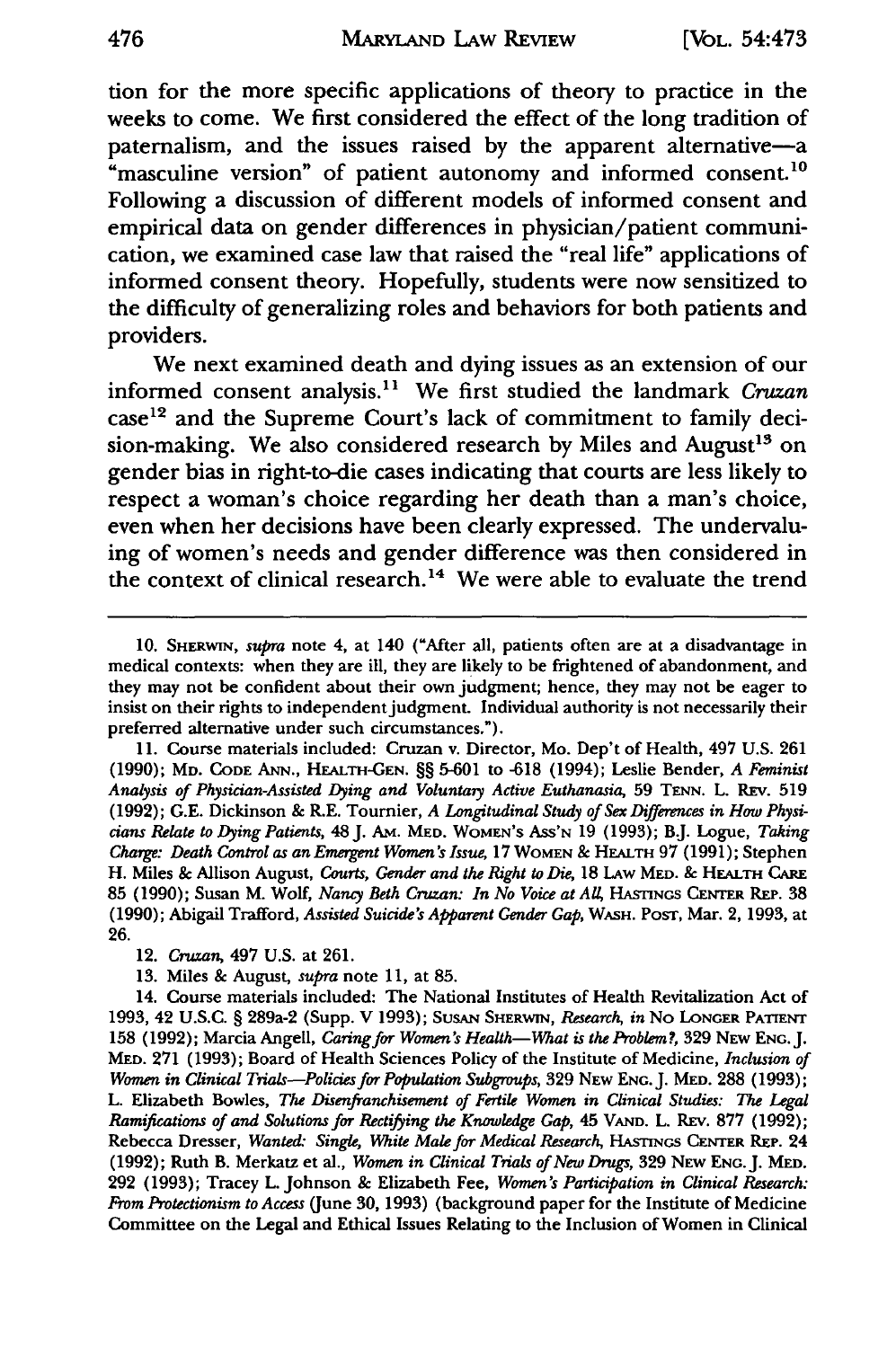from excluding "vulnerable" women from research based on protectionism, to including women based on the view that both the quality of the research and women themselves stand to benefit from inclusion.

The seminar then turned its attention to reproductive technologies<sup>15</sup> and pregnancy control<sup>16</sup> to further develop a specific context for examining the evolution of health care policy and its impact on women. We noted that on the surface, these issues illustrate the diversity of feminists' perspectives, including whether to promote the au-

Studies, on file with the author). Recommended readings included: J.H. Gurwitz et al., *The Exclusion of the Elderly and Women From Clinical Trials in Acute Myocardial Infarction,* 268 JAMA 1417 (1992); Sandra **D.** Cassard, *Health Consequences of Exclusion or Underrepresentation of Women in Clinical Studies* (May 10, 1993) (paper prepared for the Institute of Medicine Committee on the Legal and Ethical Issues Relating to the Inclusion of Women in Clinical Studies, on file with the author).

The Institute of Medicine Committee on the Legal and Ethical Issues Relating to the Inclusion of Women in Clinical Studies completed its project and published a book on women and clinical research that could be substituted for many of the materials listed above. 1 **INSTITUTE OF MEDICINE,** WOMEN **AND** HEALTH **REsEARCH** (Anna Mastroianni et al. eds., 1994). The *Executive Summary* and *Legal Considerations* chapters may be especially useful.

15. Course materials included: *In re* Baby M, **537 A.2d** 1227 (NJ. 1988); Johnson v. Calvert, 871 **P.2d 776** (Cal. 1993); Davis v. Davis, 842 S.W.2d 588 (Tenn. 1992); SusAN SHERwIN, *New Reproductive Technologies, in* No LONGER **PATIENT** 117 (1992); Ellen Wright Clayton, *A Ray of Light About Frozen Embryos,* 2 **KENNEDY INST.** ETmics J. 347 **(1993);** Paul Lauritzen, What Price Parenthood?, HASTINGS CENTER REP. 38 (1990); Janice G. Raymond, *Reproductive Gifts and Gift Giving- The Altruistic Woman,* **HASTINGS CENTER** REP,. 7 **(1990);** Karen H. Rothenberg, *Gestational Surrogacy and the Health Care Provider: Put Part of the IVW" Genie Back into the Bottle,* 18 LAw, MED. & **HEALTH CARE** 345 (1990); Marjorie Maguire Shultz, *Reproductive Technology and Intent-Based Parenthood: An Opportunity for Gender Neutrality,* 1990 Wis. L. REv. 297-316, 372-98 (1990). Recommended readings included: J.C. Shattuck & ILK. Schwartz, *Walking the Line Between Feminism and Infertility: Implications for Nursing, Medicine, and Patient Care,* 12 HE.ATH CARE **FOR** WOMEN **INT'L** 331 (1991); Ellen Hopkins, *Tales from the Baby Factoy,* N.Y. TiMEs, Mar. **15,** 1992, § 6 (Magazine) at 40.

16. Course materials included: *In* reA.C., 573 A.2d 1235 (D.C. 1990); Elaine W. v.Joint Diseases N. Gen. Hosp., 613 N.E.2d **523** (N.Y. 1993); Veronika E.B. Kolder et al., *Court-Ordered Obstetrical Interventions,* 316 NEw **ENG.J.** MED. 1192 (1987); Thomas B. MacKenzie & Theodore **C.** Nagel, and Barbara Katz Rothman, *When a Pregnant Woman Endangers Her Fetus,* HAsmcs **CrErrER REP.** 24 (Feb. **1986)** (commentaries); Dorothy Roberts, *Punishing Drug Addicts Who Have Babies: Women of Color, Equality and the Right of Privacy,* 104 **HARv.** L. REv. 1419 (1991); Elyse R. Rosenblum, *The Irony of Norplant,* 1 TEX. J. **WOMEN** & L. **275** (1992); Michael Dorris, *A Desperate Crack Legacy,* NEwswEFI, June **25,** 1990, at 8; Tamar Lewin, *Implanted Birth Control Device Renews Debate Over Forced Contraception*, N.Y. TIMES, Jan. 10, 1991, at A20; Baltimore Norplant Policy materials (1993); Policy on Decision-Making with Pregnant Patients at the George Washington University Hospital (1990). Recommended materials included: Andrea Goetze, *Court-Ordered Caesarean Sections: Probing the Wound,* **I** TEX.J. WOMEN & L. 59 (1992); Abby Lippman, *Prenatal Genetic Testing and Screen*ing: Constructing Needs and Enforcing Inequities (The Human Genome Initiative and the Impact of *Genetic Testing and Screening Technologies)* 17 AM.J.L. & **MED. 15** (1991); Dorothy **C.** Wertz & John **C.** Fletcher, *Sex Selection Through Prenatal Diagnosis: A Feminist Citique, in FEMINIS* **PERsPEcrIVES** IN MEDICAL ETHICs 240 (Helen B. Holmes & Laura M. Purdy eds., 1992).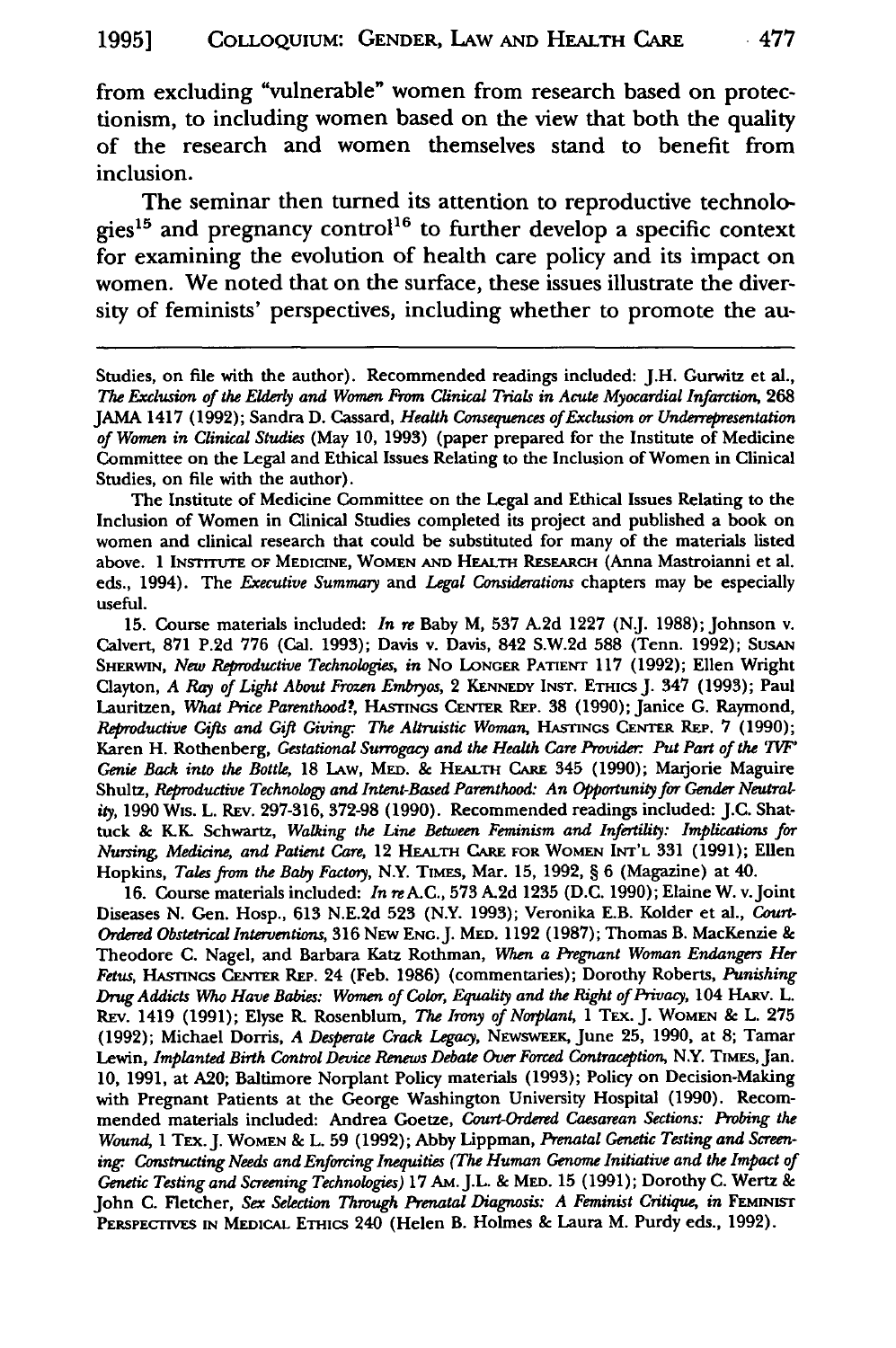tonomy of women or to seek to protect women from exploitation. It soon became clear, however, that this purported dichotomy did not fully capture the complex issues, and a more flexible approach to feminist positions was needed. Following our general study of pregnancy control, we considered these issues in the context of women and AIDS, focusing on the limits to reproductive choice.<sup>17</sup> We also considered how current public health strategies have focused on a male model, in that the threat of domestic violence, for example, may limit a woman's participation in partner notification and in condom negotiation, the two major public health strategies currently employed in the fight against AIDS.

Finally, we applied the major themes developed in the seminar in the context of breast cancer and breast implants.18 This context al-

**<sup>17.</sup>** Course materials included: Doe v. Jamaica Hosp., 608 N.Y.S.2d **518** (1994); CEN-TERS FOR DISEASE CONTROL **AND** PREVENTION, *Facts About Women & HIV/AIDS,* HIV/AIDS PREVENTION 1 (Feb. 1993); **CENTERS** FOR DISEASE CONTROL **AND** PREVENTION, *Female Adult/ Adolescent AIDS Cases by Exposure Category and Race/Ethnicity,* HIV/AIDS SURVEILLANCE RE-PORT (May 1993); UNITED NATIONS DEVELOPMENT PROGRAMME, **YOUNG** WOMEN: SILENCE, SuSCEPTiBILrY **AND THE** HIV EPIDEMIC (Summer 1993); John D. Aras, *AIDS and Reproductive Decisions: Having Children in Fear and Trembling,* 68 MILnANK Q. **353** (1990); Centers for Disease Control and Prevention, *1993 Revised Classification System for HIV Infection and Expanded Surveillance Case Definition for AIDS Among Adolescents and Adults,* 41 MORBIDITY & MORTALrIY WKLv. **REP.** 1 (1992); Cecilia Leonardo & Joan C. Chrisler, *Women and Sexually Transmitted Diseases,* 18 WOMEN & HEALTH 1 (1992); Carol Levine, *Women & HIV/AIDS Research: The Barriers to Equity* 13 IRB, 18 (Jan.-Apr. 1991); Carol Levine et al., *Building a New Consensus: Ethical Principles and Policies for Clinical Research on HIV/AIDS,* 13 IRB, 1 (Jan.-Apr. 1991); Carol Levine & Nancy Neveloff Dubler, *Uncertain Risks and Bitter Realities: The Reproductive Choices of HIV-Infected Women,* 68 MILBANK **Q.** 321 (1990); Karen H. Rothenberg & Richard L. North, *The Duty to Warn 'Dilemma' and Women with AIDS,* 2 COURTS, HEALTH **SCIENCE** & **THE** LAw 90 (1991); Ellie E. Schoenbaum & Mayris P. Webber, *The Underrecognition of HIV Infection in Women in an Inner-City Emergency Room,* 83 AM. J. **PUB.** HEALTH 363 (1993). Recommended readings included: Kathryn Carovono, *More Than Mothers and Whores: Redefining the AIDS Prevention Needs of Women, 21 INT'L J. HEALTH SERV-***ICES** 131 (1991).

<sup>18.</sup> Course materials included: Chudson v. Ratra, 76 Md. App. 753, 548 A.2d 172 (1988); Butler v. Mentor, Breast Implant Litig. Rep. (Andrews Publications) 1795 (June 11, 1993) (complaint); Marcia Angell, *Breast Implants-Protection or Paternalism?,* 326 **NEW ENG.** J. MED. 1695 (1992); Jack C. Fisher, *The Silicone Controversy-When Will Science Prevail?,* 326 **NEw ENG.** J. **MED.** 1696 (1992); Marcia F. Goldsmith, *Image of Perfection Once the Goal-Now Some Women Just Seek Damages,* 267 **JAMA** 2439 (1992); David **A.** Kessler, *The Basis of the ]DA's Decision on Breast Implants,* 326 NEw ENG.J. MED. 1713 (1992); H.M. Thornton, *Breast Cancer Trials: A Patient's Viewpoint,* 339 LANCET 44 (1992); Sandra G. Boodman, *Fear of Breast Cancer,* WASH. PosT,Jan. 5, 1993, at Z1O; Susan Ferraro, *The Anguished Politics of Breast Cancer,* N.Y. TIMES, Aug. 15, 1993, § 6 (Magazine) at **25;** Ellen Joan Pollock, *Breast-Cancer Diagnosis Suits are Increasing,* WALL **ST.** J., July 22, 1993, at BI; Elizabeth Rosenthal, *Study Questions Breast Removal,* N.Y. TIMES, June 3, 1993, at **A18;** ONCOLOGIC DRUGS ADVISORY COMMrrTEE, FOOD **AND DRUG ADMINISTRATION,** NATIONAL WOMEN'S HEALTH NETWORK, *Tamoxifen Prevention Trial* (1993). Recommended materials included: Marianne H. Whatley & Nancy Worcester, *The Role of Technology in the Co-optation of the Women's Health*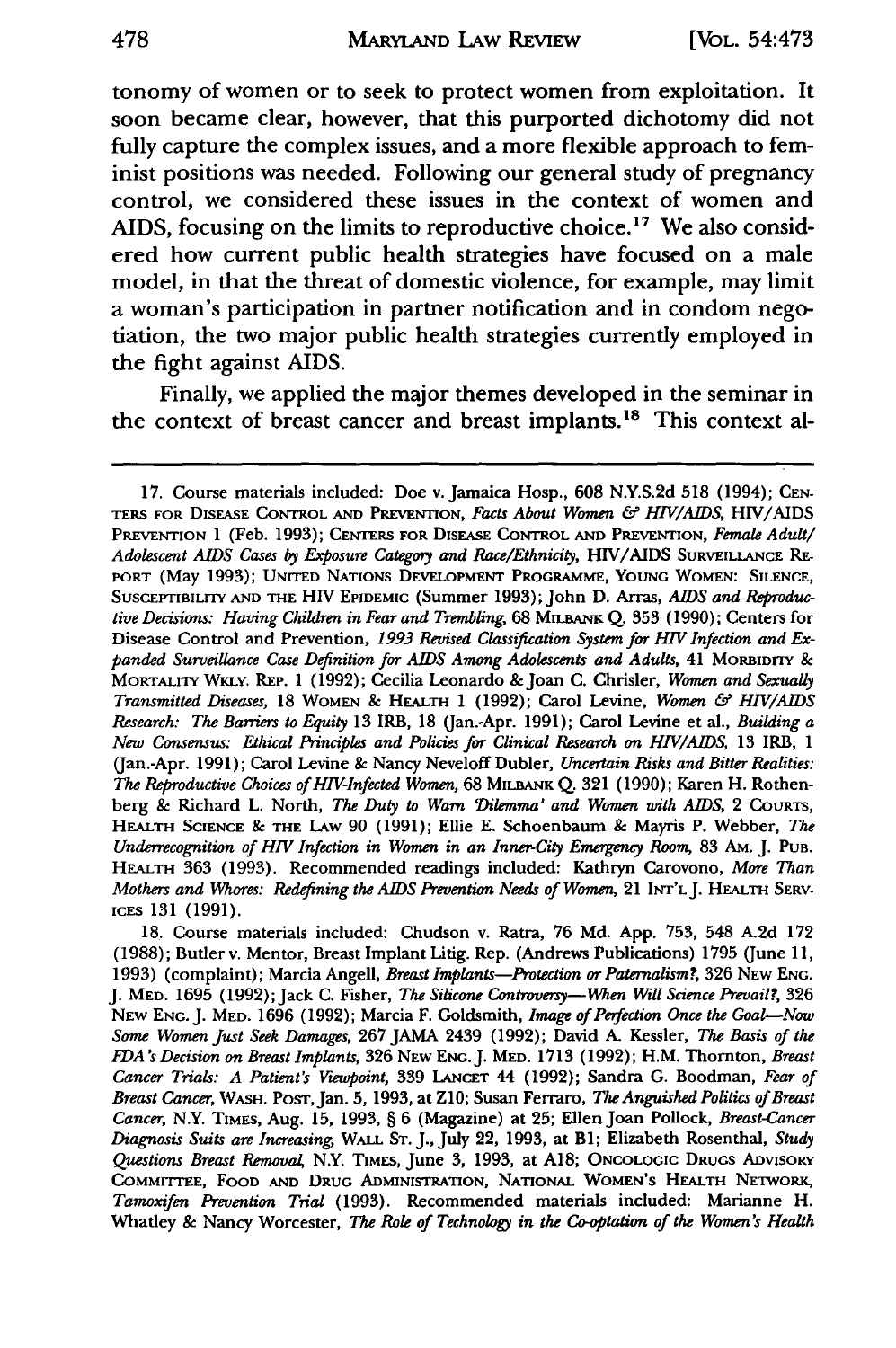lowed us to examine the role of body image in our society and its manifestations in the law, as well as the diversity of feminist perspectives to policy approaches in the area. We reviewed the historical failure of the research community to investigate the cause and cure for breast cancer. We also considered both the tort system's failure to adequately address damages for women injured both physically and emotionally by breast implants, and regulatory approaches which permit, for example, silicone breast implants for reconstructive, post-mastectomy surgery but not for cosmetic purposes.

Throughout the seminar, I relied heavily on student participation and required significant, original research on a paper topic. By the ninth week of class, the students had completed a first draft of their seminar paper. For the remainder of the semester, students with similar topics were grouped together to develop their class presentations and design supporting reading materials. Students were asked to design presentations that were not mere outlines of the written paper, but instead pedagogical exercises that would force the rest of the class to focus on a significant legal, ethical, or policy issue raised by the presenter. For example, students developed ethics committee case studies regarding reproductive choices for women with HIV, administered questionnaires on the use of egg donation, and videotaped interviews of women of different generations talking about their life choices and decisions about death. Other students shared draft legislation on issues such as surrogacy and advance directives. These exercises were not only instructive for the rest of the class, but also for the presenting student who was able to gain some feedback and integrate the experience into her or his paper. This approach also provided an opportunity to expand significantly the number of topics studied in the seminar.19

19. Paper topics included the following: gender bias in the evolution of the Maryland Health Care Decision Act; pregnancy clauses in living wills and advance health directives; elderly women and medical decision making; surrogacy legislation; legal and ethical issues regarding the sale of human ova; fetal tissue research; sexual harassment in medical schools; Norplant use in public schools; linking entitlements to behavior of mother/women/parents; sterilization of the mentally retarded; legal implications of classifying PMS as a mental disorder; analysis of state laws addressing genetic defects; prenatal genetic testing **&** provider liability; liability of pharmaceutical companies for inclusion/exclusion of women in clinical trials; bone marrow therapy as a treatment for breast cancer; breast implant litigation and regulation; and breast cancer litigation.

*Movement: The Cases of Osteoporosis and Breast Cancer Screening, in HEALING TECHNOLOGY:* FEMINIST PERSPECTIVES 199 (Kathryn Strother Ratcliff ed., 1989); Phillip J. Camponella, *Breast Cancer, Staging, Treatment, and the Duty to Inform,* 35 MEDICAL TRIAL **TECHNIQUE** Q. 17 (1988); Bernard Fisher et al., *Lumpectomy Compared With Lumpectomy and Radiation Therapy for the Treatment of Intraductal Breast Cancer,* 328 NEw **ENG. J.** MED. 1581 (1993).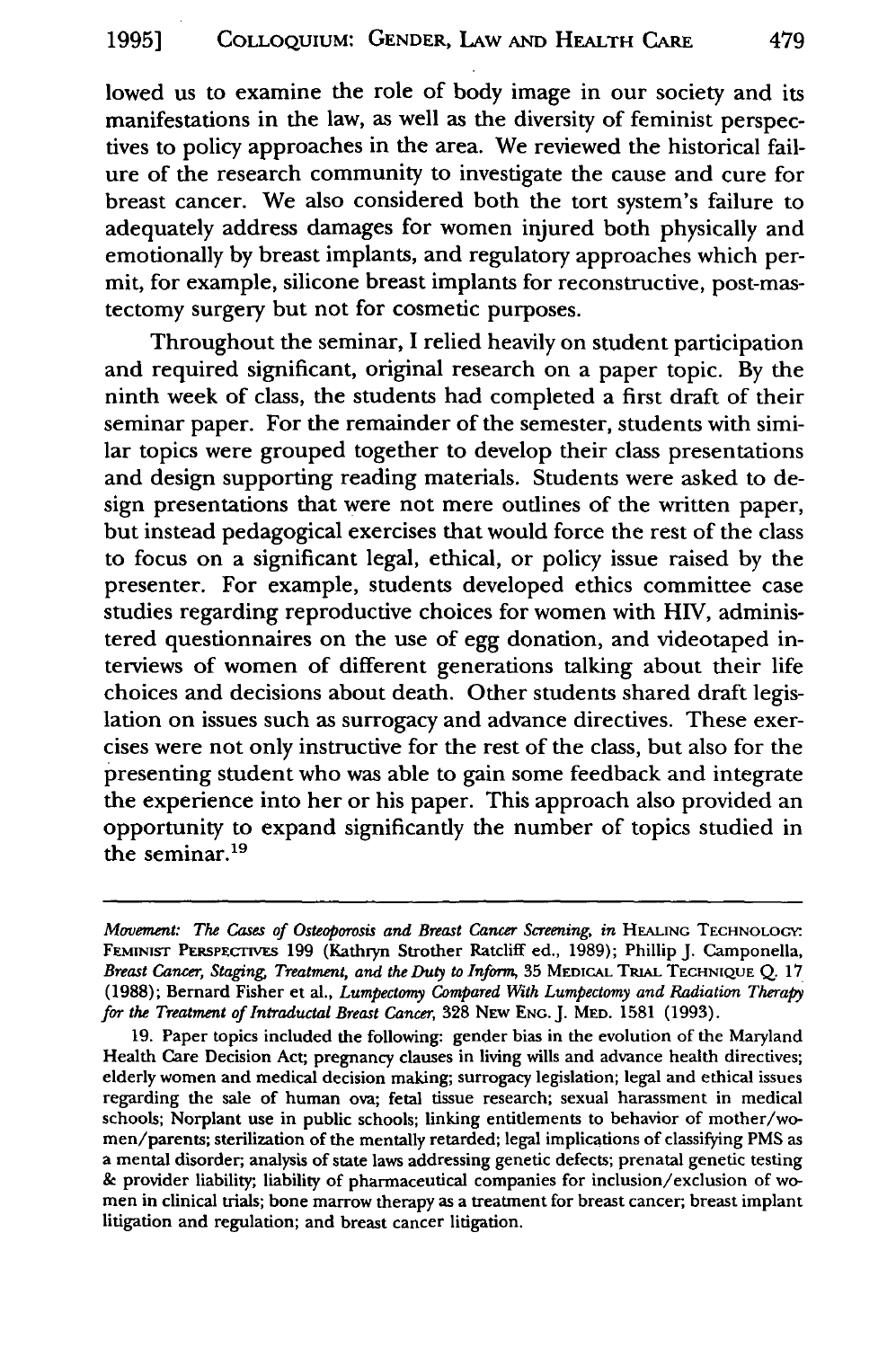Since first teaching the seminar in 1993, I have updated the readings in bioethics, medical literature, and the law. I have added a week on women and genetics, focusing on the impact of genetic testing not only in pregnancy but also on diseases that specifically affect women such as breast and ovarian cancer. I continue to refine this seminar, shifting some of the topics covered and integrating more feminist legal theory. It is my hope that this introductory essay and the Comments that follow will stimulate new ideas and concerns for both teaching and scholarship in this area. All four Comments are examples of the excellent hard work and commitment of my seminar students at the University of Maryland.

All four Comments reflect a number of important feminist themes which we discussed throughout the seminar. Perhaps most importantly, gender does matter in the context of both law and biomedical sciences. Feminist approaches seek to understand and to value the experiences, insights, and logic of women's lives. Feminist legal theory provides us with a healthy skepticism toward traditional legal doctrine and insists that we re-examine even formally gender neutral rules to uncover the assumptions behind them. Feminist theories also challenge our traditional split between private and public spheres, as well as the impact of public policy and reform on our sense of justice. Finally, feminist perspectives value the importance of narrative, thereby challenging the traditional "objectivity" of legal reporting of case law. Stories put issues in context, just as case studies do for ethicists and health care providers. Narratives allow us to challenge the assumptions we make about individuals and the role of the law in their lives.

These important themes are reflected in a diversity of feminist legal theories. $20$  It is useful to outline briefly these feminist theories in order to put the papers that follow in a broader analytical framework. Although these legal perspectives were not explicitly labeled as such throughout the seminar, they are clearly reflected, to varying degrees, in each of the student's papers.

Liberal feminism is based on a belief in formal gender equality, particularly in the economic and political arenas.<sup>21</sup> Since women possess the same capabilities as men, women should be entitled to equal

<sup>20.</sup> I have crafted the analytical framework for describing the major feminist theories in part from the outstanding work of authors cited supra note **5.**

<sup>21.</sup> *See, e.g.,* Ruth Bader Ginsburg, *Sex and Unequal Protection: Men & Women as Victims,* **I IJ.** FAM. L. 347 (1971); Ruth Bader Ginsburg, *Gender & the Constitution,* 44 U. **CIN.** L. REv. 1 (1975); Wendy Williams, *The Equality Crisis: Some Reflections on Culture, Courts, and Feminism,* 7 WOMEN'S Rrs. L. REP. **175** (1982).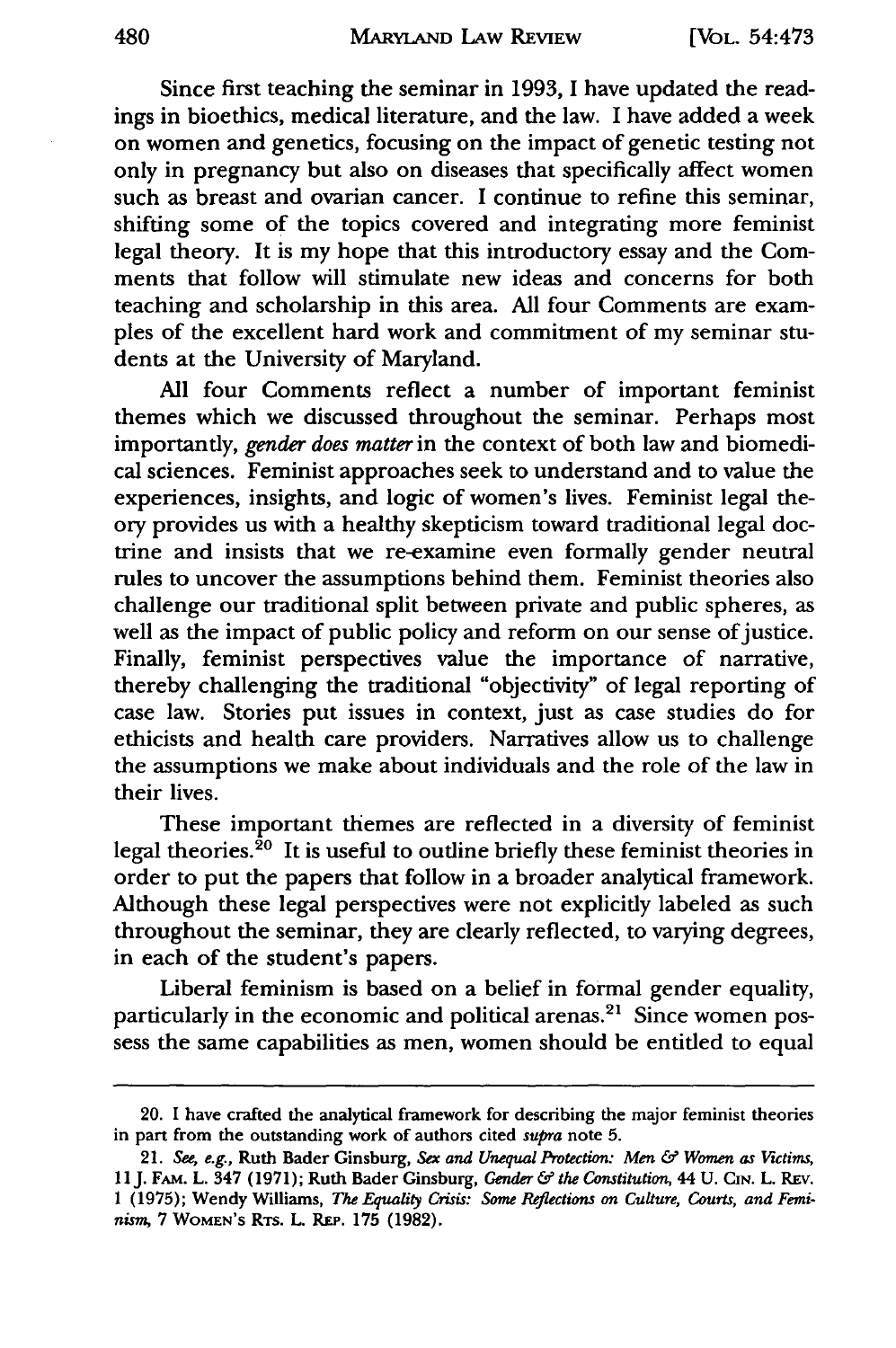rights, equal employment opportunities, and equal pay. Under this equality model, gender classifications are highly suspect because they reflect and reinforce stereotypes that fail to treat men and women as individuals, without regard to gender. Liberal feminism draws heavily on the notions of rationality, individual autonomy and choice that are central to liberal political theory. Liberal feminists have focused primarily on eliminating state imposed gender distinctions and on preventing the state from limiting individual choice. While liberal feminism has been quite successful in expanding political and economic opportunities available to white, middle class, women, it has been criticized for ignoring the constraints of race and class and for adopting an assimilation model that benefits women only if they acted like men.

While liberal feminism emphasizes the essential sameness of men and women, cultural or relational feminism focuses on their differences.<sup>22</sup> Cultural feminism is grounded in the work of Carol Gilligan and other contemporary psychologists who suggest that men and women speak in a "different voice."<sup>23</sup> These theorists argue that men on average tend to analyze problems in terms of abstract rules and competing rights and to emphasize the importance of autonomy. Women, **by** contrast, tend to be more contextual in their analysis of problems and to place more emphasis on preserving personal relationships and on maintaining connections between and among individuals. Cultural feminists argue that many traditional legal doctrines and practices are based on male values of autonomy and abstraction and fail to value the positive "feminine" concerns of responsibility, relationship, and essential connectedness experienced in the motherchild relationship. Many cultural feminists have sought to promote a positive vision of a female ethic of care, rather than a morality of rights. For example, cultural feminists have suggested that the law look for alternatives to the traditional adversary paradigm including alternative dispute resolution mechanisms. In a similar view, they suggest that courts apply a feminist ethic of care in negligence law.<sup>24</sup>

Dominance or radical feminism also arose in large part in response to the perceived inadequacies in liberal feminist theory. Like

<sup>22.</sup> *See, e.g.,* Leslie Bender, *From Gender Difference to Feminist Solidarity: Using Carol Gilligan and an Ethic of Care in the Law,* 15 VT. L. REv. 1 (1990); Robin West, *Jurisprudence and Gender,* 55 U. **CHI.** L. REv. (1988).

<sup>23.</sup> CAROL GILLIGAN, IN A DIFFERENT VOICE: PSYCHOLOGICAL THEORY AND WOMEN'S DE-**VELOPMENT (1982).**

<sup>24.</sup> Leslie Bender, *A Lawyer's Trimer on Feminist Theory and Tort,* **38 J. LEGAL EDUC. 3 (1988).**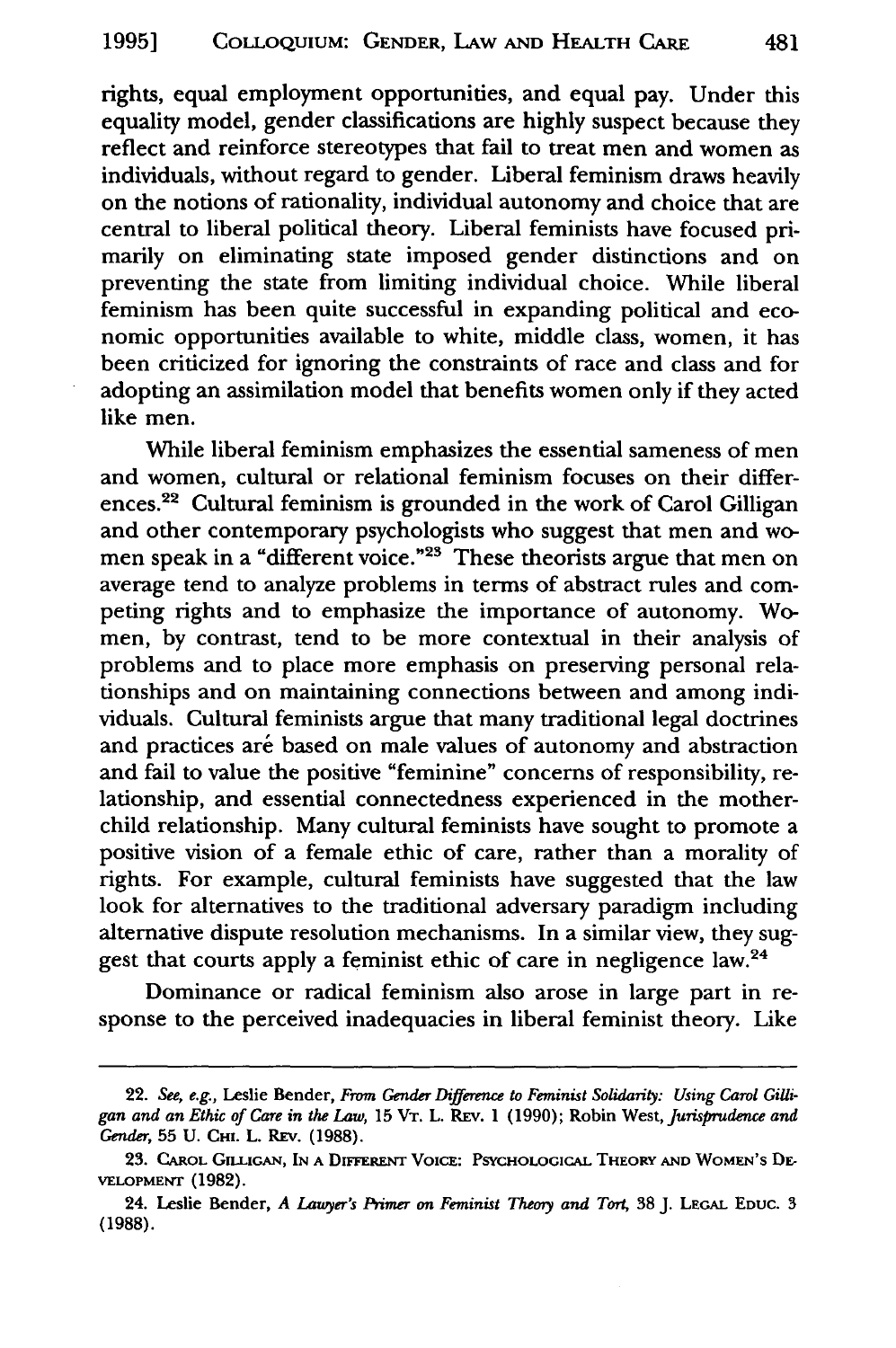cultural feminists, Catherine MacKinnon, the major proponent of dominance theory, argues that men and women are different, but that these differences largely reflect the societal fact that women are subordinate and men are dominant.<sup>25</sup> According to dominance theorists, it is this inequality in power to which the law must respond. Moreover, since the primary source of women's oppression is private power, particularly the threat of sexual violence, the solution is notas the liberal feminists often claim-less state intervention, but more. Dominance feminists argue, for example, that the legal system should abandon its traditional "hands-off' attitude toward violence in the family and move more aggressively to protect women from abusive power of men in the private sphere. These arguments have produced some concrete legal changes. MacKinnon was instrumental in persuading law-makers to recognize workplace sexual harassment as prohibited sex-discrimination, not as just a private matter between individuals.<sup>26</sup> Thus, whereas liberal feminists have argued primarily on expanding women's choices, and cultural feminists attempted to reform legal rules to reflect women's real experiences and affirm women's values, radical feminists have argued that law should address the harms to women that arise from conduct of other private actors, particularly men, and particularly with respect to sex and violence.

Postmodern feminism rejects the assumptions and generalizations at the core of the other feminist theories. Since no objective reality can describe the "essential" woman, postmodem feminists embrace the particular "situated" realities of all individual women. Postmodernists encourage feminists to consider real life experiences influenced by each woman's race, class, age, and sexual orientation. $27$ Critical legal feminist scholars have incorporated themes of postmodernism by rejecting abstract universal theory and embracing the need for a social policy that provides practical and just solutions to real life problems.28

Abby Brandel's Comment considers the tensions among these various feminist theories in the context of surrogacy.<sup>29</sup> Supporters ar-

**<sup>25.</sup>** CATHERINE **MACKINNON, FEMINISM UNMODIFIED: DISCUSSIONS ON LIFE AND** LAW (1987); *see also* Christine *A.* Littleton, *Feminist Jurisprudence: The Difference Method Makes,* 41 STAN. L. REv. 751 (1989).

**<sup>26.</sup> CATHERINE A.** MACINNON, THE **SEXUAL HARASSMENT** OF **WORKING** WOMEN (1979).

**<sup>27.</sup>** *See generally* MARYJOE **FRUG,** POSTMODERN **LEGAL FEMINISM** (1992). *See also* Bartlett, *supra* note 5, at 13-18; Cain, *Feminism and the Limits of Equality, supra* note 5, at 838-41.

<sup>28.</sup> *See, e.g.,* Deborah Rhode, *Feminist* Critical *Theories,* 42 **STAN.** L. REV. 617 (1990); Margaret Radin, *The Pragmatist and the Feminis4* 63 S. CAL. L. REv. 1699 (1990).

**<sup>29.</sup>** Abby Brandel, Comment, *Legislating* Surrogacy: *A Partial Answer to Feminist Criticism,* 54 MD. L. **REv. 488 (1995).**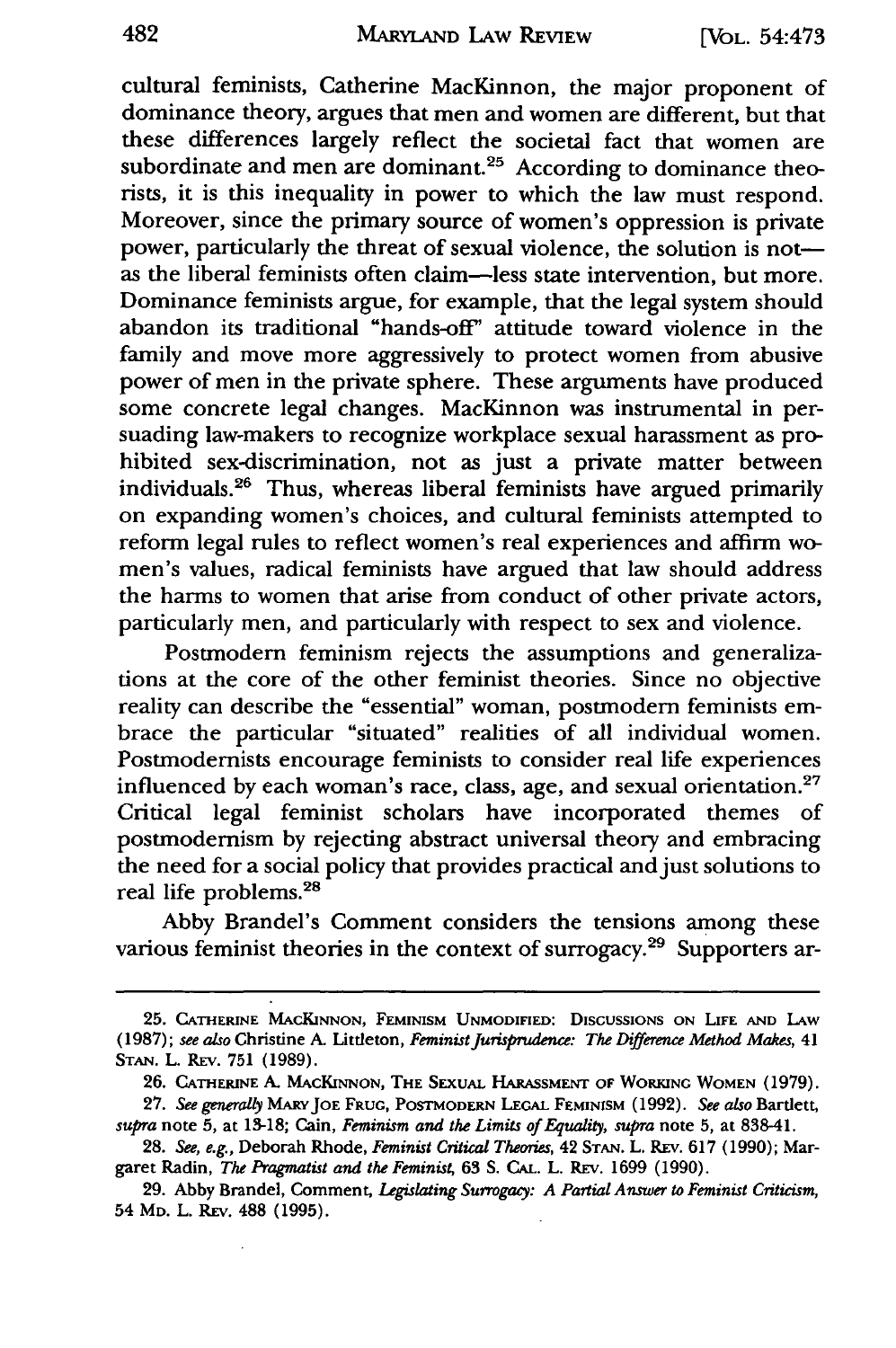gue that surrogacy is a reproductive choice that the state should not limit, while critics contend that the state should prohibit surrogacy because it is exploitative and degrading to women and society as a whole. Brandel adopts primarily a liberal feminist position although she is clearly influenced by the other feminist perspectives as well. She argues that carefully drafted legislation would minimize the potentially exploitative aspects of surrogacy and preserve access to surrogacy as a reproductive choice. She also asserts that although surrogacy poses serious potential problems, it is and will continue to be used, and it is therefore wiser to attempt to minimize those problems and provide for the best interests of children born of surrogacy.

After describing the uncertain state of surrogacy law in Maryland, Brandel proposes legislation as a partial solution, recognizing that no legislation can prevent or resolve every situation, especially in an area as complex and emotionally charged as surrogacy. She proposes that surrogacy be available only to people with infertility, and that legislation abandon the "previous birth" requirement for surrogates adopted by many states. Brandel argues for increased regulation of surrogacy clinics, particularly in the way they report their "success" rates, to address the widespread statistical manipulation and deception that has occurred. Brandel proposes mandatory judicial pre-approval of surrogacy contracts, and compensation for surrogates, within certain guidelines. She argues that surrogates should be responsible for all clinical decision-making during the pregnancy, and that they be allowed a short "grace period" after the birth to rescind their decision to renounce parental rights.

Brandel recognizes, however, that some of the issues raised by surrogacy simply cannot be resolved satisfactorily by legislation; she proposes non-legislative ways to minimize the potential harms in surrogacy. She suggests that preventing infertility should be a higher priority in medicine. She urges us to combat the cultural notion that reproduction is a "biological imperative"<sup>30</sup> and that children are the symbols of a "successful" union. Brandel also contends that we should attempt to change the medical profession's focus on the technology of medicine toward a more patient-centered ethic of care, particularly in the context of female reproduction, which has historically been "overmedicalized" to the detriment of many women. Finally, she suggests that we should revise the language of surrogacy, which includes terms

**<sup>30.</sup>** JANICE **G.** RAYMOND, **WOMEN AS** WOMBS: **REPRODUCTIVE TECHNOLOGIES AND THE BAT-**TLE OVER WOMEN'S FREEDOM xviii **(1993).**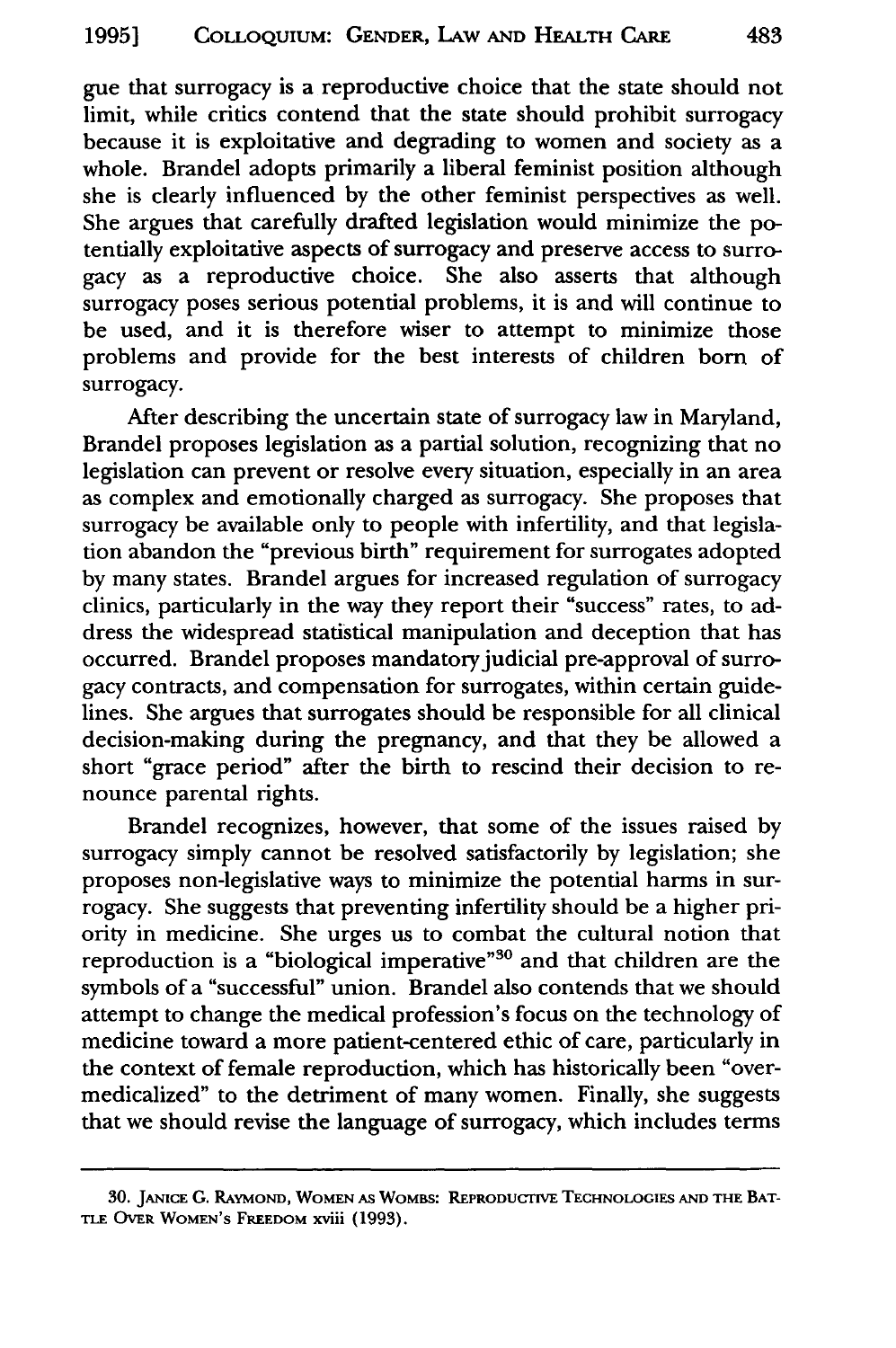like egg "harvesting" that tend to depersonalize and objectify both the process and the participants.

Some of the same issues raised by the surrogacy debate are also considered in Timothy Burch's Comment dealing with pregnancy clauses in living will and advance health care directive statutes.<sup>31</sup> Burch argues that pregnancy clauses, as presently written in most jurisdictions, limit an incompetent pregnant woman's right to terminate life support in violation of her common law and constitutional rights. He also argues that these laws are bad policy and often make the state of the law unclear.

Burch then argues for what he believes is a more realistic and humane way of legislating in this area. He adopts primarily a cultural or relational feminist position. He proposes legislation based upon a "caring substituted judgment" paradigm. This approach would allow a woman to decide, when drafting her directive, what should occur if she were pregnant and incompetent by recognizing that her decision is made in context, and allowing for that context to be legally recognized. For instance, a woman may not consider her individual rights versus State power in such a situation, but may consider whether or not she wants a child brought into the world without her and whether or not her surviving family can cope with such a situation. As it now stands, such considerations are often ignored by the law.

Burch sets up his paradigm by arguing that the traditional clash between autonomy and beneficence is insufficient to evaluate the real life circumstances and concerns of most people in our society. He argues that the ethic of care enhances autonomy better then the justice paradigm because it recognizes that people are not equally empowered and that many relationships contain codependencies between differentially empowered people. Furthermore, almost all decisions are made with other people or effects in mind; Burch's approach allows for these considerations and people to be a part of any final decision.

In fact, the ethic of care dovetails nicely with the doctrine of substituted judgment in allowing a woman's family and friends to be a part of the decision-making process. Burch argues that throughout life we seek the counsel of others and often make decisions based upon their concerns. He then asks why, at the time of death, do we try to isolate the individual from those support systems that they have

<sup>31.</sup> TimothyJ. Burch, Comment, *Incubator or lndividual? The Legal and Policy Defiziencies of Pregnancy Clauses in Living Will and Advance Health Care Directive Statutes,* 54 MD. L. REv. 528 **(1995).**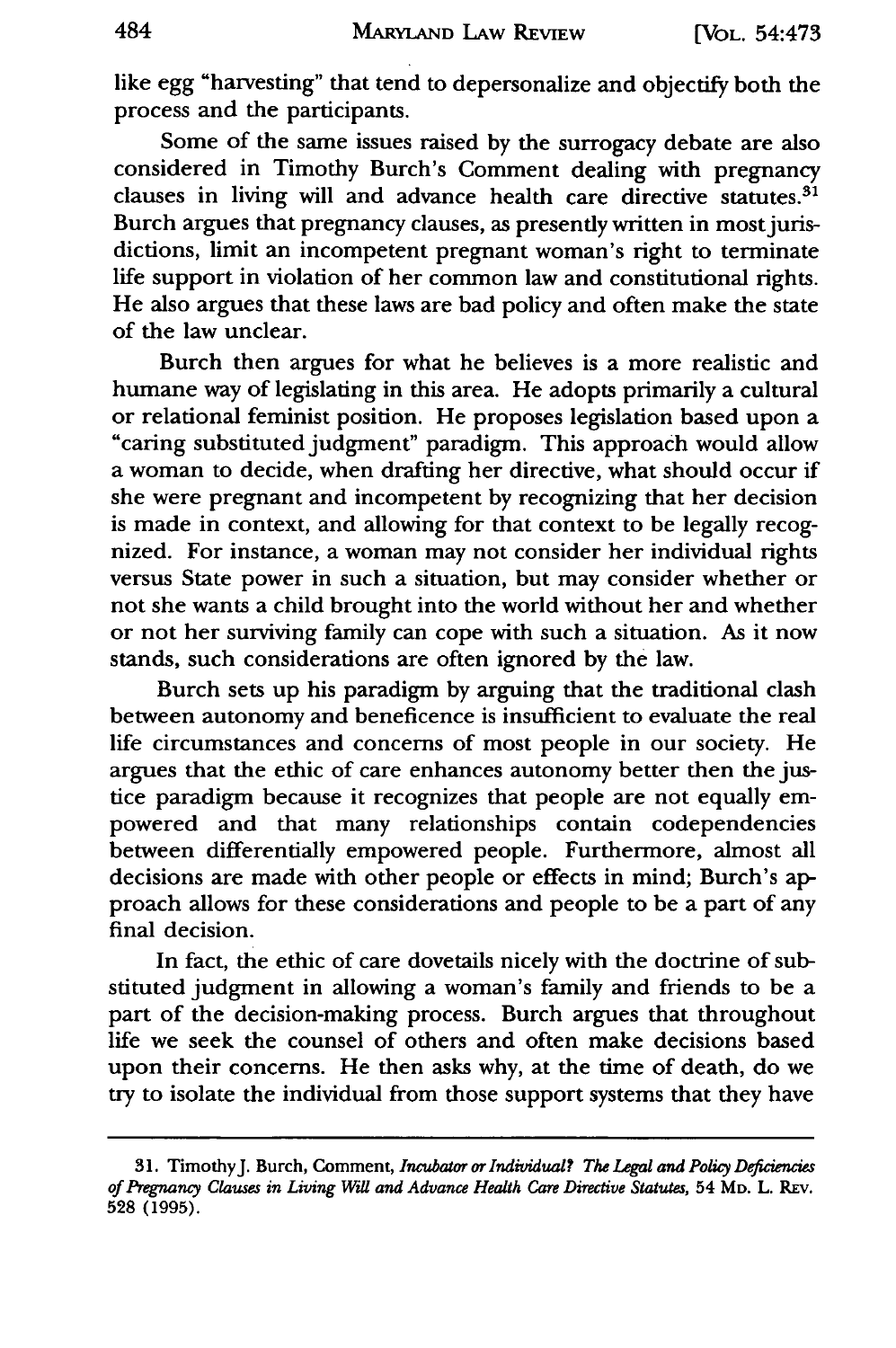relied on throughout life. In response, Burch's model legislation adopts a "caring substituted judgment" standard as the means to effectuate the interests of those involved without the state ordaining what should occur, as it now does in most jurisdictions.

Lee Solomon's Comment shifts our attention to premenstrual syndrome (PMS).<sup>32</sup> Nonetheless, her Comment is analogous to the others in that it captures the diversity raised by feminist perspectives and their impact on legal analysis. The official classification by the American Psychiatric Association in its DSM-IV manual of a severe form of premenstrual syndrome (called premenstrual dysphoric disorder (PMDD)) has caused controversy among feminists and women's health activists because of the legal and societal implications of this "disorder." The PMS defense used in various criminal trials, for example, will have a more solid foundation now that the syndrome is a recognized illness in the field of psychiatry. Critics fear that this development will be the proverbial "double-edged sword": The classification lends credibility to symptoms which have long been ignored or disbelieved by society and medical professionals, yet may also serve to reinforce the cultural belief that menstruation is a disability and makes women less fit for positions of power and responsibility.

Solomon initially discusses the myths, questions, and taboos which have surrounded the menstrual cycle in all societies, cultures, and religions, and the medical theories which have provided sexist rationalizations for women's inferior social status. She then highlights the many facets of the debate surrounding PMDD. Critics of the classification allege that there is insufficient empirical evidence to support the classification, and that without better evidence no woman should be labeled as mentally ill. Furthermore, critics contend that the classification is often subjective and leads to inconsistent diagnoses. Critics are also skeptical about establishing a psychiatric illness related exclusively to hormonally linked symptoms found only in women, particularly since there is no parallel category for men.

Solomon then examines the implications of using PMS or PMDD as a criminal defense strategy. She stresses that the classification of PMDD as a recognized disorder in the DMS-IV will lessen the evidentiary and definitional problems that have been associated with this defense, and consequently lead to its increased usage, particularly in the United States. Solomon cautions that the potential benefits of the defense must be weighed against its possible negative implications in em-

<sup>32.</sup> Lee Solomon, Comment, *Premenstrual Syndrome: The Debate Surrounding Criminal Defense,* 54 MD. L. REV. 571 (1995).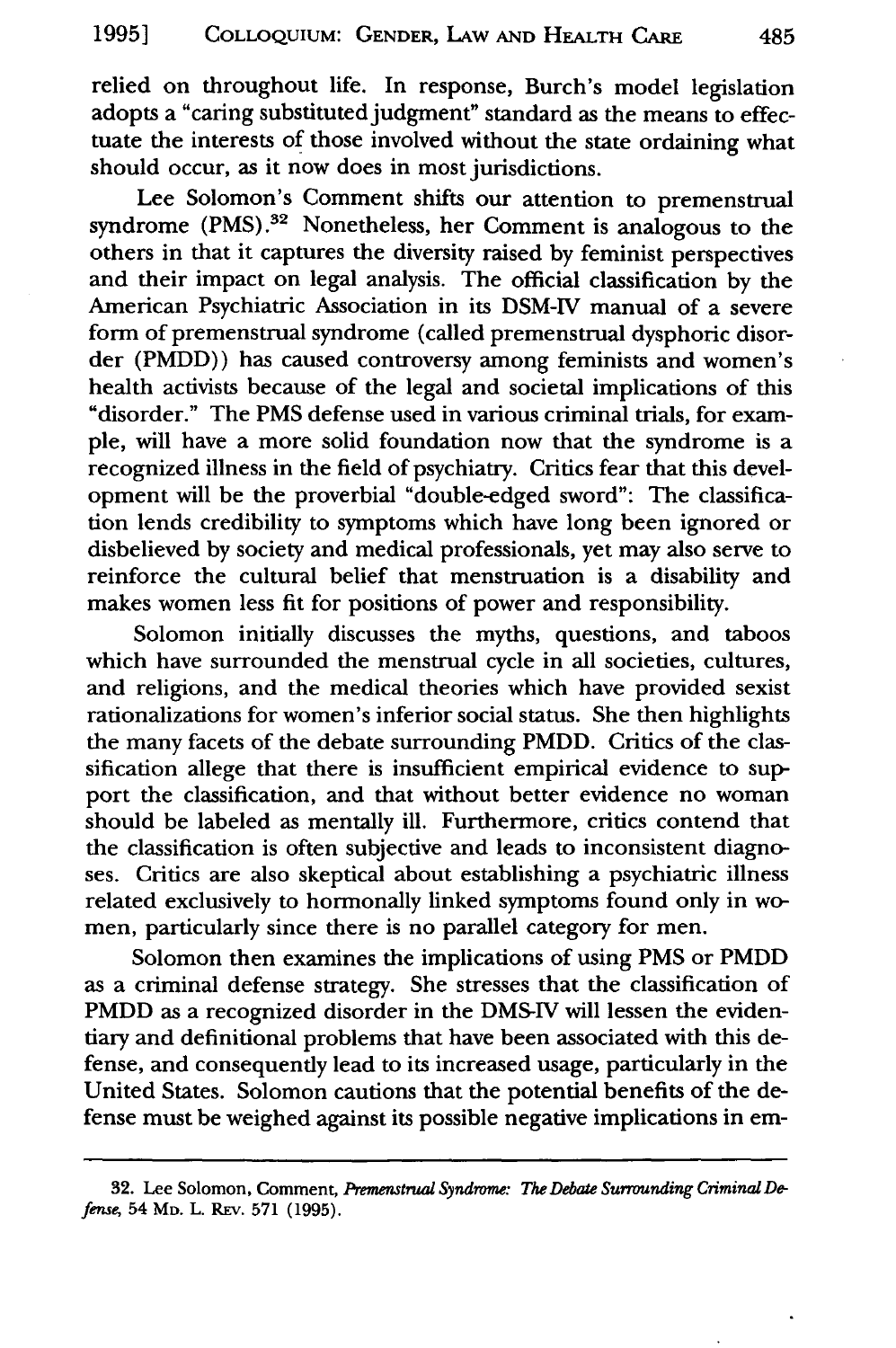ployment discrimination and custody cases. Thus, she struggles with the tensions raised by adoption of liberal, cultural and radical feminism in different contexts of women's lives. Whereas she rejects liberal feminism in the criminal law context, she recognizes the negative consequences of treating women differently in other areas of law.

Sex discrimination in another context is at issue in Kim Limbrick's Comment on the sexual harassment of female medical students.<sup>33</sup> Due to the long history of male dominance and female subservience in the field of medicine, women in medical school are at an especially high risk of being harassed by their superiors and their peers. This risk and the potential harm of harassment is especially great in this arena because medical education and training for medical students is largely controlled by a few professors and supervising physicians. Students are therefore unwilling to challenge persons who wield so much control over their future careers, or believe that they are incapable of stopping the harassment and accept it as an unfortunate consequence of choosing a career in medicine. Others simply do not recognize the harassment as such because the male dominance is so pervasive and institutionalized in the profession. Limbrick points out that unreported harassment reinforces the perception that it does not occur or that it is harmless, thereby creating a vicious cycle of discrimination that not only robs women of the opportunity to enjoy an educational experience equal to that of their male counterparts, but also reinforces disrespect for women in the profession. Her attention to the effect of power imbalance in the medical profession reflects the perspective of dominance feminism.

The author proposes a two-part change in the analytical framework used by courts in evaluating Tide IX claims for sexual harassment. Limbrick relies primarily on the insights of cultural feminism to craft her recommendations. First, she argues that courts should evaluate the abusiveness of an environment from the perspective of a reasonable *woman* rather than a reasonable person. This change would force courts to recognize that men and women react differently to harassing conduct. Second, she asserts that the abusiveness inquiry should require no more than a finding that the harassment made the student's studies more difficult, instead of the more onerous standard currently required.

Limbrick also discusses a mechanism by which the medical school could be held liable for students' harassment of their peers. Instead

<sup>33.</sup> Kimberly L. Limbrick, Comment, *Developing a Viable Cause of Action for Student Victims of Sexual Harassment: A Look at Medical Schools,* 54 MD. L. REv. 601 (1995).